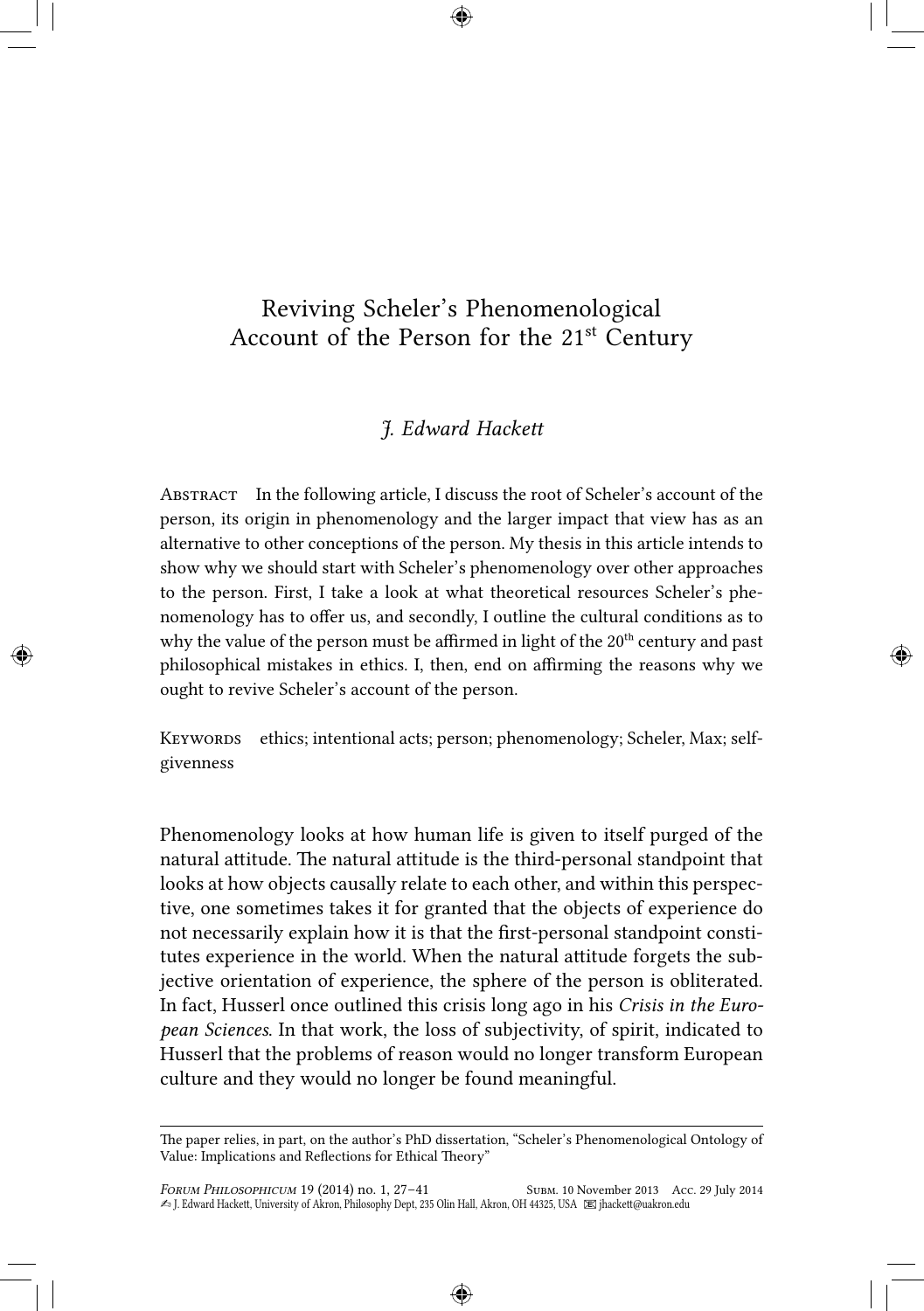[T]he *problems of reason*—reason in all its particular forms. Reason is the explicit theme in the disciplines concerning knowledge (i.e. of true and genuine rational knowledge), of true and genuine valuation (genuine values as values of reason), of ethical action (truly good acting, acting from practical reason); here reason is a title for "absolute," "eternal," "supertemporal," "unconditionally" valid ideas and ideals.<sup>1</sup>

The problems of reason are those of the ultimate and highest questions. They are the questions grounded in philosophy and they provide an intellectual basis for the other sciences. By putting a philosophy dedicated to experience and illuminating these mysteries, a phenomenologically informed personalism can help avert the crisis of depersonalization embedded in the lifeworld.

This threat to spirit is a shared Western affair and not solely belonging to Europe. We, in the United States, feel this threat as much as those in European culture. Phenomenological insight can shed light on the problems of the loss of meaning and subjectivity. Phenomenology recovers the source of meaning in the very person experiencing the world. In short, Husserl thought that all scientific achievements were part of an unreflective collectively shared intersubjective background. The act-center of the person and the life of intentional acts constitute the reason why scientific achievements make sense. Husserl's phenomenology recovers the *person* as a participant in the lifeworld. As I will press later, Scheler's phenomenological approach takes its point of departure from the same orientation such that science, culture, and ethics should learn from this same phenomenological orientation.²

Each respective phenomenological thinker has had a term for human life revealed through phenomenological analysis: "Dasein" in Heidegger, "transcendental subjectivity" in Husserl, and for Scheler, the term is "person." Parvis Emad agrees,

1. Edmund Husserl, *The Crisis of European Sciences and Transcendental Phenomenology*, trans. David Carr (Evanston, IL: Northwestern University Press, 1970), 9.

2. I find it a mistake to abstract Scheler's conception of the person from its phenomenological inauguration. For instance, while phenomenology is mentioned in the recent volume of *Appraisal*, Alicja A. Gescinska's article "Realizing Moral Values: On Acting Persons and Moral Values in Max Scheler's Ethics" articulates aspects of the person and feeling acts with only minor attention to the phenomenological background of these insights. The article appears in *Appraisal* 8, no. 4 (2011): 12–20. In truth, the only hope for a personalist approach in Christianity must depart from the overly metaphysical language of Thomistic personalism in Catholicism and the overly idealistic form in Methodist metaphysics of Bowne and Brightman.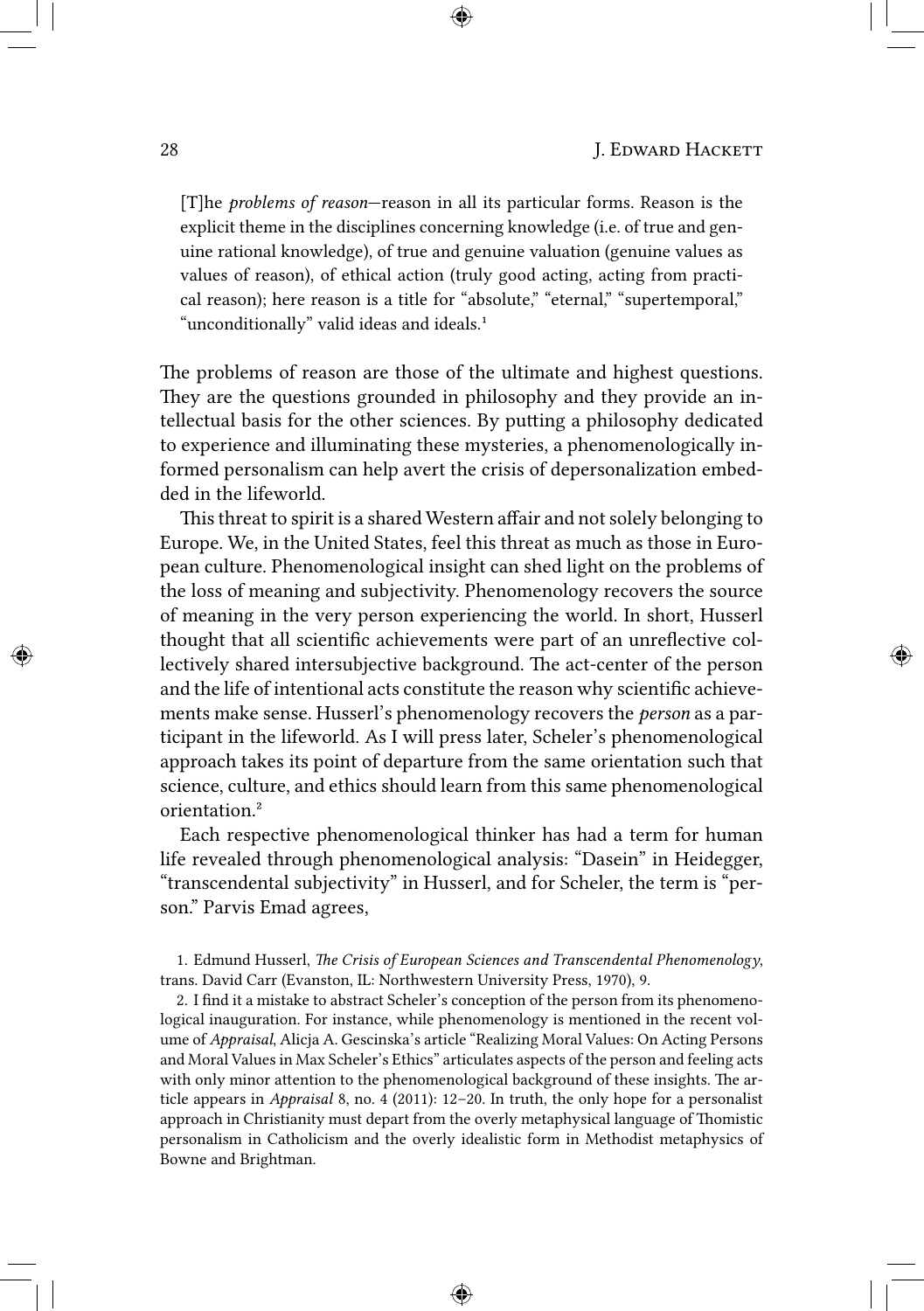Notwithstanding their unmistakable differences, major contemporary German thinkers (Husserl, Heidegger and Scheler) seem to share a common philosophical interest which can be seen in their attempt to develop a notion of man without objectivizing him.<sup>3</sup>

Why is it so necessary to "develop a notion of man without objectivizing him?" Let us take a look at a few contributions to this question.

The 20<sup>th</sup> century has seen atrocious evils in which a host of genocidal massacres have occurred and alongside those massacres ideologies, like totalitarianism, promulgate the view that all persons are replaceable, substitutable and expendable bodies. We can see this point poignantly made by Hannah Arendt:

Difficult as it is to conceive of an absolute evil in the face of [totalitarianism's] factual existence, it seems to be closely connected with the invention of a system in which all men are equally superfluous. The manipulators of this system believe in their own superfluousness as much as in that of all others, and the totalitarian murderers are all more dangerous because they do not care if they themselves are alive or dead, if they ever lived or never were born. The danger of the corpse factories and holes of oblivion is that today, with populations and homelessness everywhere on the increase, masses of people are continuously rendered superfluous.<sup>4</sup>

Beyond totalitarianism, people are continually rendered superfluous, and this de-personalization occurs in subtler ways apart from totalitarianism. One could recall Max Weber's "iron cage thesis" about bureaucracies as the subtler tendency of reducing persons to objects or the more contemporary Hannah Arendt who defined the bureaucracy as "the rule of nobody" that forces conformity such that persons are normalized to a set of rules preventing spontaneous action and the celebration of achievement.<sup>5</sup>In my native United States, citizens are "consumers" and every so often "voters," but little more than that. The American saying "being only a number" as if one awaits service at the deli counter is reminiscent of this bureaucratic sense. Herbert Marcuse spent years criticizing "democratic

<sup>3.</sup> Parvis Emad, "Person, Death and World," in *Max Scheler (1874–1928): Centennial Essays*, ed. Manfred S. Frings (The Hague: Nijhoff, 1974): 58–84, cited here 58.

<sup>4.</sup> Hannah Arendt, *Origins of Totalitarianism* (New York: Harcourt Bruce & World, 1966), 433.

<sup>5.</sup> Hannah Arendt, *The Human Condition* (Chicago: University of Chicago Press, 1958), 40, 45.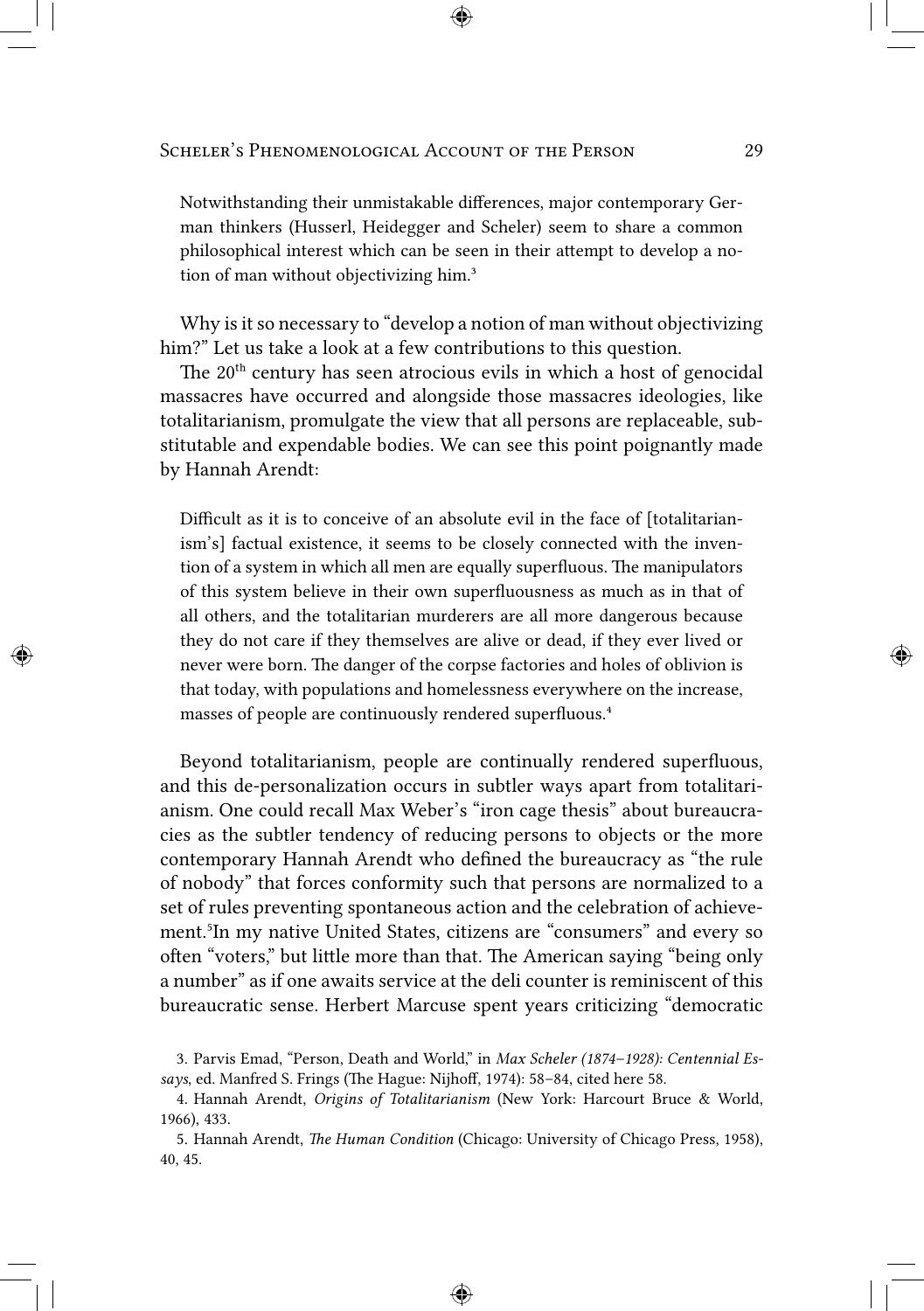unfreedom" and subliminal totalitarianism of modern industrial societies that wilt the individuality of citizens by effecting a mass conformism (onedimensionality) in order to sustain the growth of capitalism.<sup>6</sup>

There are other atrocious and ethically more significant examples of objectification and de-personalization we should elicit. During the Rwandan genocide, the Hutu called their Tutsi victims "cockroaches." One could recall the end scene of Elie Wiesel's *Night* where the Jews were put into livestock railcars, and in this scene, one immediately understands the victims of the Holocaust were less than cattle being absent a roof in the dead of winter. As a culture, the value of person never enters the calculation to restrain US military force. Innocent civilian deaths are represented in the media and US State Department by the category "collateral damage." Collateral damage is the very same term that describes the rubble of a fallen structure hit by munitions. The fallen structure and accidental victims are equated in that strange term. It has come to characterize the mass of bodies often killed when a drone strike goes awry with the same indifference regarding fallen rubble. Even the term "mass grave" accepts the same sense of indifference meaning a heap of undifferentiated bodies, and within the past year, the world has seen religious fundamentalism in ISIS. If the reports are to be believed, then they have committed atrocities against homosexuals, people of other faiths, and women. These examples, while political in nature, prove the tendency of the  $20<sup>th</sup>$  and  $21<sup>st</sup>$  century to reduce the person to objects or categories inspired by objects without preserving a sense of the person as a nonobjectifiable, singular and unique individual.

Scheler's term "the person" is a refusal to universalize and establish a theory of agency such as one might find in moral philosophy, and while it might seem distracting to digress to a few examples, it will bear on explicating Scheler's phenomenological interpretation of the person. Like the previous political examples, past moral philosophies often ignore the selfgivenness of the person as well.

If, for instance, I define everyone through a presupposed conception of human nature hostile to others and grounded in self-interest, I have pre-delineated all possible formations of experience before looking into experience itself. I have imposed a ready-made interpretation upon all individuals such that I prevent any vision of others as radically unique unto themselves can be *given*. Consider Thomas Hobbes's words: "[t]he condi-

<sup>6.</sup> I really have to thank Eric Mohr for drawing my attention to this insight. For more information on Herbert Marcuse's view see his entire *One Dimensional Man: Studies in the Ideology of Advanced Industrial Societies* (Boston: Beacon Press, 1991).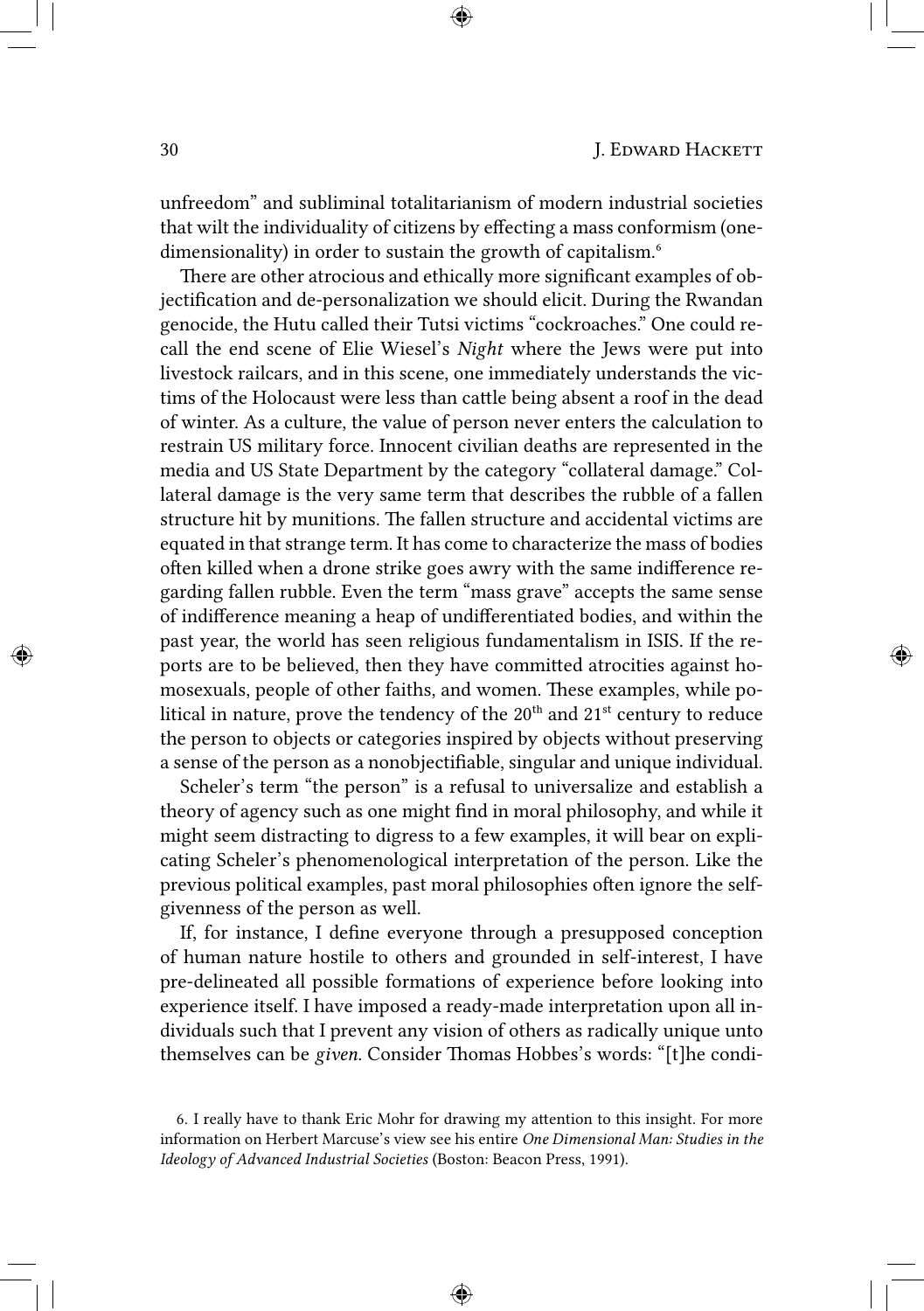tion of man . . . is a condition of war of every one against every one . . . in such a condition every man has a right to every thing." The Hobbesian example defines human beings in a state of nature, and later will define a person as a being of speech and deed authored by the Sovereign. The person is associated only with the Latinate origin of the term "persona" meaning "to speak through." In Hobbes's conception, human beings are only material bodies seeking to satisfy their selfish nature through their "appetites" and "aversions." Whence these Hobbesian humans realize the necessity to restrain themselves, or so we are told, they realize the danger of human nature itself and give up their unrestrained liberty to the state. As such, Hobbes assumed at the very outset what others were like in their natures, motivated by self-interest, and like all moral theorists, he painted everyone in the same light as he put it in *De cive*: *bellum omnium contra omnes*.

All moral theories in the modern period are guilty of this quickness to generalize without so much as looking to how the person can be given in experience.<sup>8</sup> They generalize the whole of humanity rashly about the assumptions they bring to the table, and in doing so, they often make an "object" out of individuals rather than deriving an ethical theory from the radical uniqueness of an individual person, which Scheler will later characterize as "the non-objectifiability of the person." We can even see this tendency of objectification in the formalist approach in Kant's *Groundwork* to which Scheler thought had advanced the dignity of the person far beyond any approach. Scheler frames his personalism precisely in relation to the rationalistic and individualistic account of the subject in Kant. Even still, Kant's ethics cannot capture the givenness of the person, and this inability should be noted.

In Kant, human beings are rationally autonomous in their ability to set ends for themselves. However, Kant did not think that a metaphysics of the person could be demonstrated. At best, philosophy can only demonstrate the regulative nature of concepts, but could never extend these concepts to apprehend what constituted the noumenal realm and this includes the operation of our own practical faculties. In *Groundwork* III, Kant places human beings ultimately in the very noumenal realm to which we have

<sup>7.</sup> Hobbes, *Leviathan*, xiv, 1,64. Text and page numbering according to the Oxford University Press 1909 edition. This edition reproduces the text and pagination of the 1651 "Head" edition.

<sup>8.</sup> This might be a reason to complete an account of Scheler's unfinished philosophical anthropology where the central questions consist of three relations: man to man, man to nature and man to God.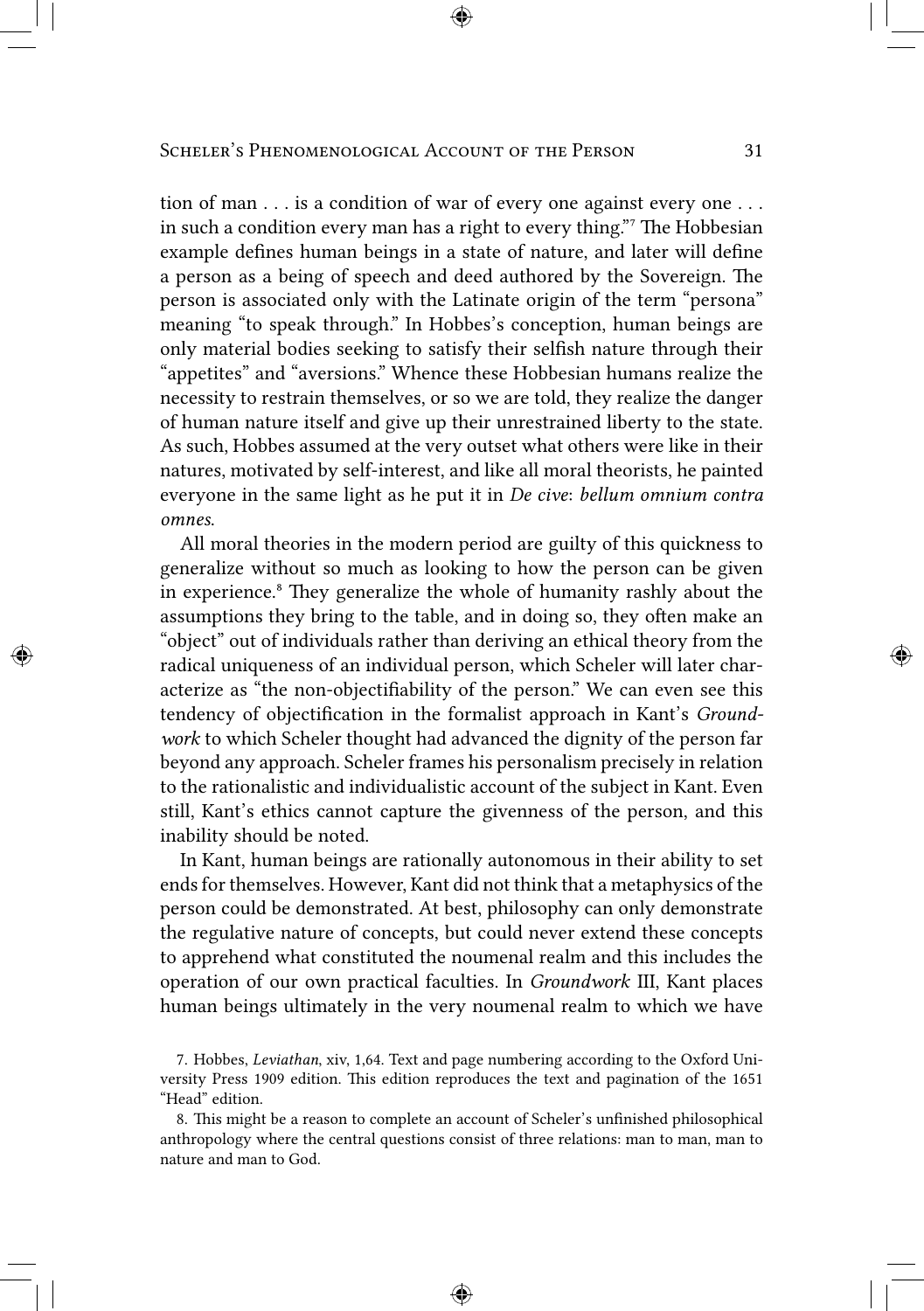no access and this inaccessibility must be assumed in order to make sense of moral action.

[W]e must admit and assume behind appearances something else that is not appearance, namely things-in-themselves, although since we can never become acquainted with them but only with how they affect us, we resign ourselves to being unable to come any closer to them or ever to know what they are in themselves. This must yield a distinction, although a crude one, between a *world of sense* and the *world of understanding*.⁹

For Kant, the will operates under the guise of freedom, and that freedom of our consciousness to reason is placed in the world of understanding, the intellectual world as opposed to thinking of objects as they appear to us in the world of sense. Given that ethical actions necessitate the standpoint of freedom in the world of understanding, persons are mysterious. Consequently, all we can know about "persons" is their very inaccessibility and limited function of those capacities that links rationality and person together. "Rational beings are called *persons*."<sup>10</sup> As Scheler spoke directly of this insight: "being of the person is nothing but and exhausts itself in a lawful rational will or a practical rational activity." Beings who can execute solely rational acts are not persons because a person must be a center of all kinds of intentional acts.

Equally assumptive, utilitarians presuppose elements that vitiate the givenness of the person. Instead, the person is a being with natural faculties preferring pleasure over pain and will actively seek to minimize pain if the choice presents itself between only painful outcomes. "So obvious does this appear to me that I expect it will hardly be disputed."<sup>11</sup> The utilitarian offers an identification of what ought to be with feeling, and as human beings are part of nature, the person's feelings and capacities could only be an outgrowth of nature. There is nothing more to be said about persons. "As is my own belief, the moral feelings are not innate, but acquired . . . moral faculty, if not part of our nature is a natural outgrowth of it."<sup>12</sup> Mill did not consider anything essential to the human being, and any descrip-

<sup>9.</sup> Immanuel Kant, *Groundwork of the Metaphysics of Morals*, in Immanuel Kant *Practical Philosophy*, trans. and ed. Mary J. Gregor (Cambridge: Cambridge University Press, 2008), 3.44 [4:451, 99 in translation].

<sup>10.</sup> Ibid., 2.32 [4:428, 79 in trans.].

<sup>11.</sup> John Stuart Mill, *Utilitarianism with Critical Essays*, ed. Samuel Gorovitz (Bobbs Merrill, 1971), 40.

<sup>12.</sup> Mill, *Utilitarianism*, 34.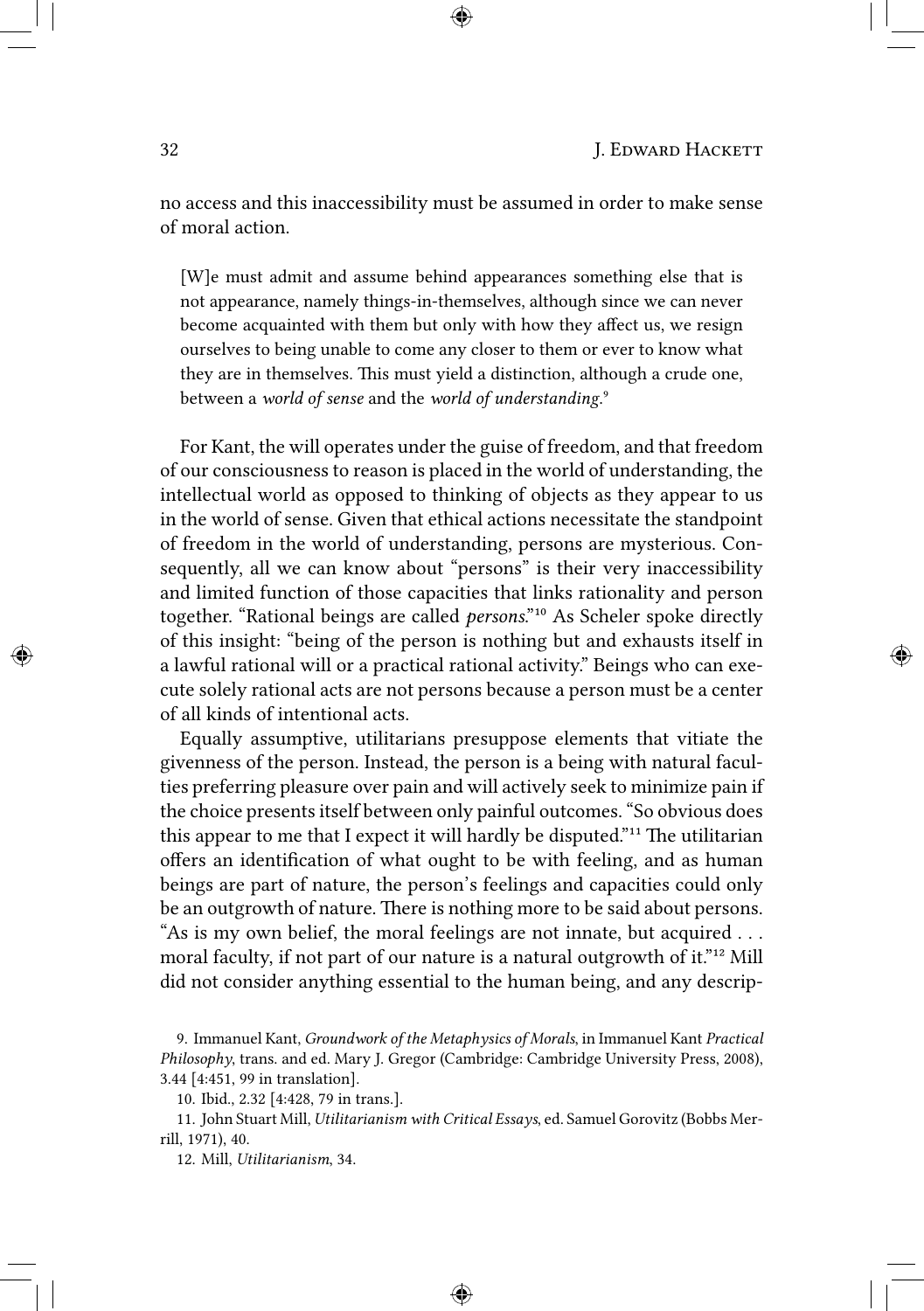tion of our moral psychology merely illustrated the naturalism inherent in his appeal to psychological fact about persons.

Whether the psychological explanation of Mill, the *homo noumenon* of Kant, or selfishly-directed conception in Hobbes, in every case, moral philosophers succumb to a vision in which the theorizing obliterates the person. This de-personalizing everyone occurs when every person is transformed into "agents" in modern moral philosophy and the presupposed constraints on how each understood the practical dimension of human life. For modern moral philosophy supplants the organic conception of humanity with a mechanistic vision of humanity.

Let me take stock of what we have done so far. First, I outlined some examples of cultural practices in 20<sup>th</sup> century political life that epitomize depersonalization. Second, I pinpointed the infectious ways in which some highly regarded moral philosophers tend to depersonalize the person. In every case, these philosophies and ideologies generalize about the nature of human beings without seeking to develop a concept of the person immune to objectification. Let me transition to a more detailed conception of the person in Scheler's texts.

Among the earliest mentioning of the "person" in the *Formalism in Ethics*, Scheler defines the person.

For the person is not a thing; nor does the person possess the nature of thingness, as is necessarily the case with all value-things. As a concrete unity of all possible acts, the person is *outside* the entire sphere of all possible "objects" (including the objects of internal or external perception, i.e., psychic or physical objects); the person is, above all, outside the entire sphere of thingness, which is part of the sphere of objects. The person exists solely in pursuance of his acts.<sup>13</sup>

In other words, the phenomenological perspective describes what it is to undergo an experience from the perspective of the person, and in phenomenology the perspective of the person is preserved as a unique focus of intentionally lived-experience. If a perspective is taken to describe experience outside the perspective of the one undergoing the experience, such a perspective transforms the person into thing-like language. Such a perspective makes an object out of the person, and situates that person

13. Max Scheler, *Formalism in Ethics and Non-Formal Ethics of Values: A New Attempt Toward the Foundation of an Ethical Personalism*, trans. Manfred S. Frings and Roger L. Funk (Evanston, IL: Northwestern University Press, 1973), 29. Hereafter referred to in text as *FiE*.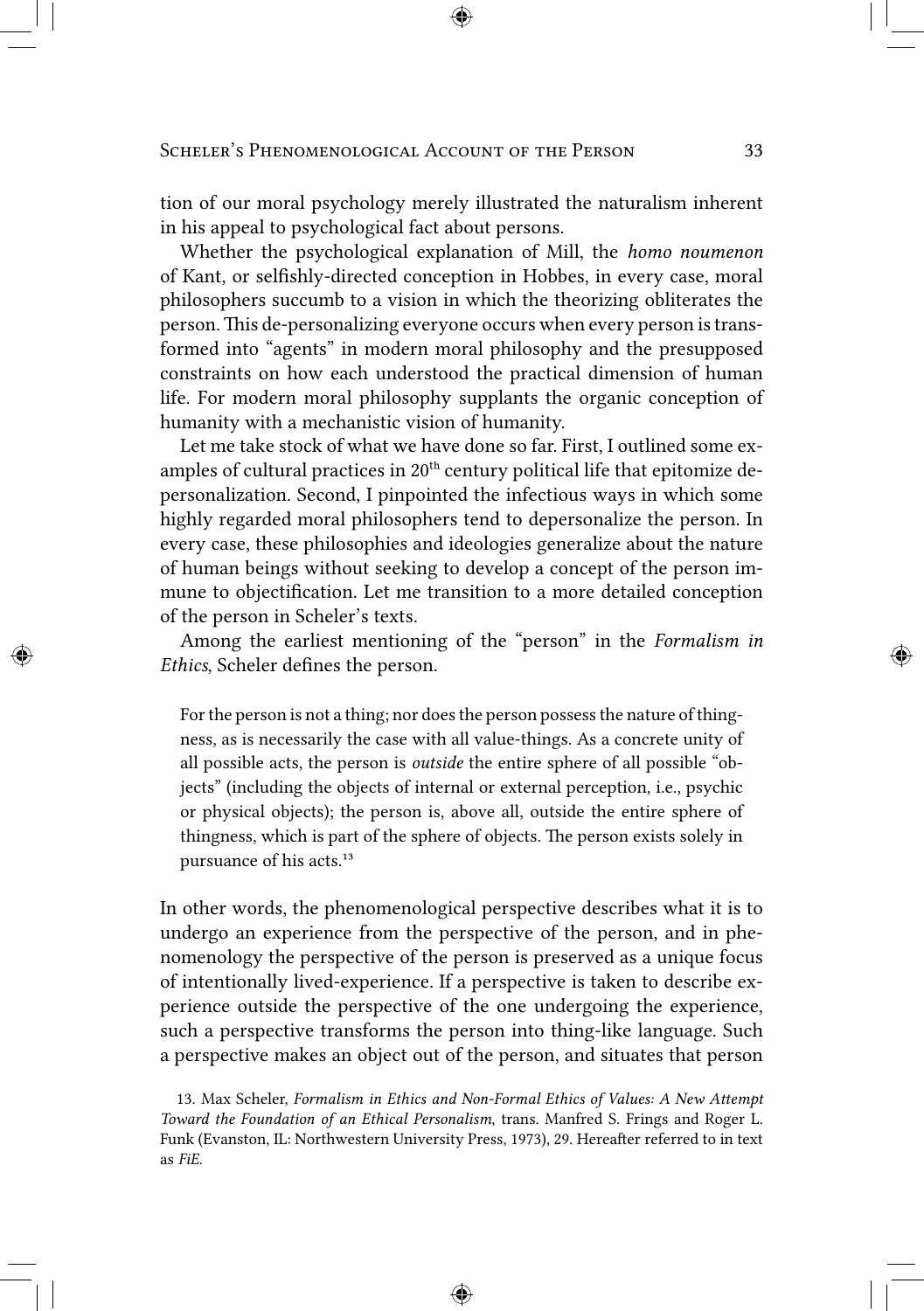in the sphere of causal objects similar to other objects. For instance, if I started explaining the experience of love as a necessary adaptation to promote the propagation of the species through evolutionary psychology, I would have imposed several frameworks that objectify the experience in such an analysis and lose perspective as to *how the givenness at the level of acts is experienced*.

Scheler thinks that science receives its ultimate justification from the self-givenness of our contact with the world. In this way, science can still posit and explain as it typically does, but science is not a privileged form of inquiry. Instead, Scheler's phenomenological attitude attempts to retrieve the primordial pre-reflective content of experience as it is revealed first through emotive intuition and intentional feeling. Accordingly, the person cannot be made into an object at all since the person is the source of meaning and content in experience. Moreover, this commitment explains why Scheler's motif emphasizes the phenomenology's priority over the sciences. As he reminds his reader at one point in the *Formalism*, "we are attempting to found psychology and ethics simultaneously in a phenomenological fashion" (*FiE*, 201). Such an ethics comes from persons as the source of meaning in the world, and the same would be true for a psychology (or any social science for that matter). Phenomenological priority of the uniqueness of the person pays attention to how the person is the center of lived-experience.

For Scheler, the person is concrete, unique and the sole basis of experiencing. As Scheler put it,

*the person is the concrete and essential unity of being of acts of different essences* which in itself precedes all essential act-differences (especially the difference between inner and outer perception, inner and outer willing, inner and outer feeling, loving and hating, etc.) *The being of the person is therefore the "foundation" of all essentially different acts*. (*FiE*, 383)

The person is revealed in every act spontaneously and creatively. The person is the source of acts, but never itself an objectifiable thing. For a person is not like a thing, inert and predictable, as one might predict what happens to a round rock kicked downhill. With things, we have a concordant expectation about how a rock will act in my perception of it. We have experienced similar size rocks before in our garden, and likewise, we will have a sense of the rock's weight simply by looking at it. This accrued sense (*Sinn*) will form the anticipative apprehension we have of rocks over the course of our lives. My perception is constantly unfolding and form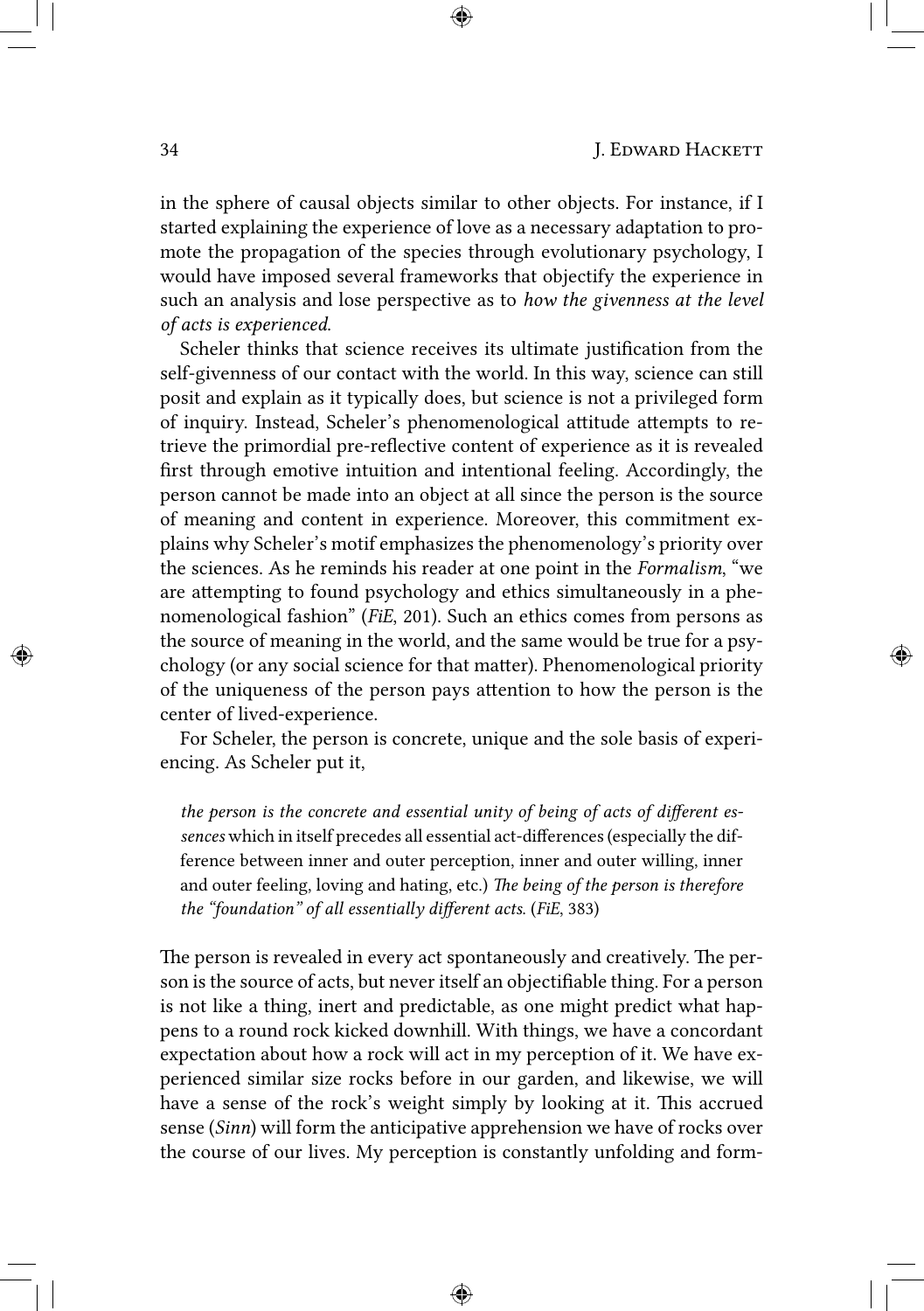ing these concordant expectations. Just as with perception, my body is also forming these concordant expectations about the unity of sense in a passive manner. I can readily move my body without foresight or deliberation when it comes to my apartment staircase. By contrast, concordant expectations of a person are not like the concordant sense and expectation we have of perceived rocks or the kinematically habituated movements in familiar apartment staircases. Persons outstrip both passive and static givenness. In fact, Scheler's notion of the person is the same in Husserl's "Fifth Meditation" in the *Cartesian Meditations*. The other is given to us *in the mode of its inaccessibility*. The characteristic givenness of the other is given as "what is not originally accessible." $14$  The person outstrips our ability to ever know it, or represent it as we could know and represent an object. This is why, again, for Scheler that the person is non-objectifiable. Persons are spontaneous and of spirit.

For Scheler, the person is more than a non-objectifiable concept. "Concept" is not even the proper word for it. The person is the unity that stands behind every possible concrete intentional act. The person is a surplus of fullness, never completely present to the point it could become an object. As Arthur Luther described,

Person is never given as a finished thing, but rather as a dynamic orientation. Person is a radically unique being lived out of the past through the present into the future, varying qualitatively in and through each executed act<sup>15</sup>

At this point, Luther describes the ongoing unfolding dynamism of the person, and its rich fullness. The person's fullness comes to the fore in its relation to acts. Scheler agrees,

Surely the person is and experiences himself only as a being that executes acts, and he is in no sense "behind" or "above" acts, or something standing "above" the execution and processes of acts, like a point at rest. . . . The whole person is contained in every full concrete act—without being exhausted in his being in any of these acts, and without "changing" like a thing in time. (*FiE*, 385)

14. Edmund Husserl. *Cartesian Meditations: An Introduction to Phenomenology*, trans. Dorion Cairns (The Hague: Nijhoff, 1960), 114 (144 Strasser).

15. Arthur R Luther, "The Articulated Unity of Being in Scheler's Phenomenology: Basic Drive and Spirit," in *Max Scheler: Centennial Essays*, ed. Manfred S. Frings (The Hague: Nijhoff, 1974), 14.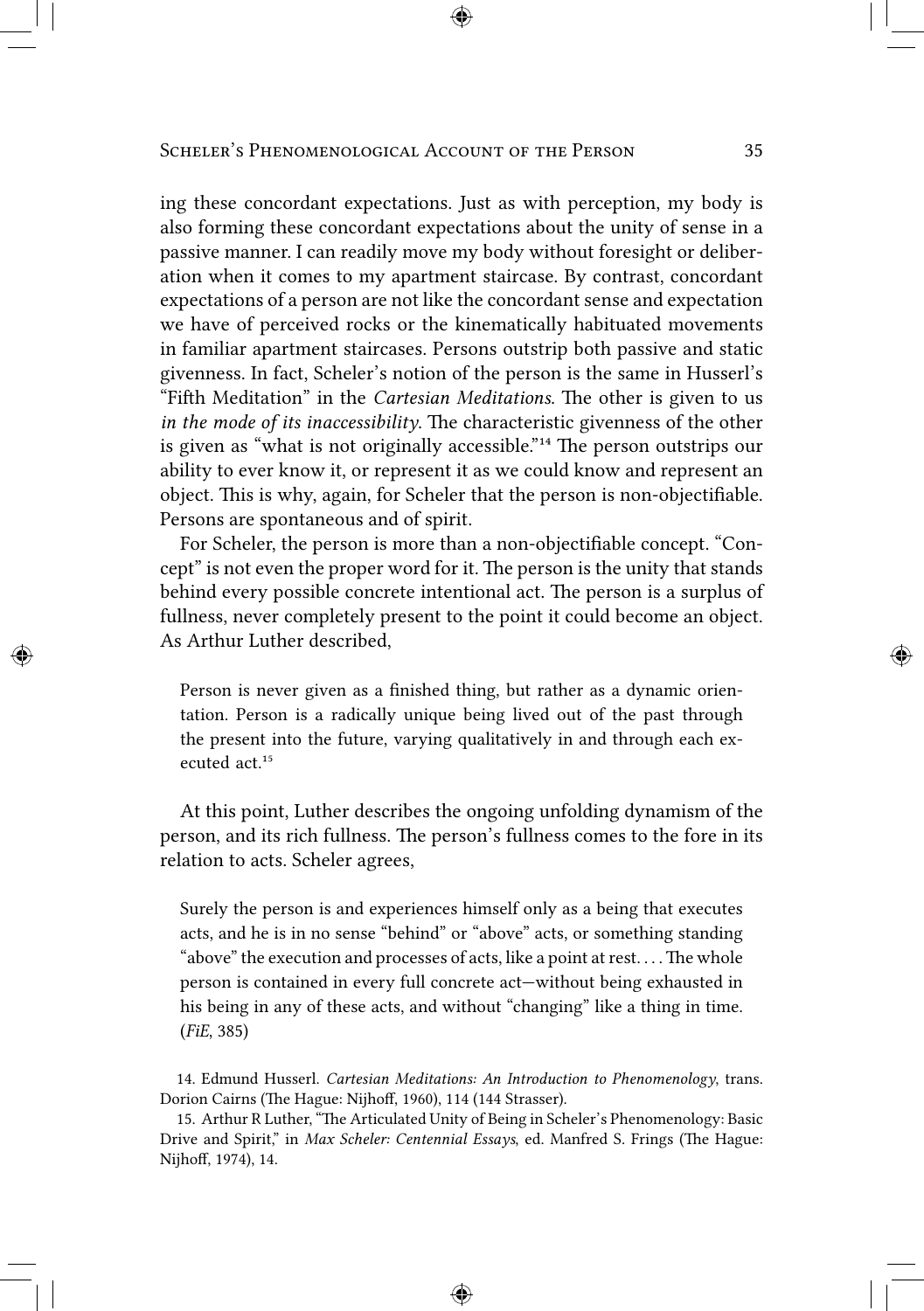There is not a time in which a person is absent in any given act. Only a person for Scheler is capable of loving, willing, preferring and understanding the world and others. If I meet someone on the street handing out pamphlets, I cannot grasp what he is doing without seeing his very person in the activity. The person is non-objectifiable. When I grasp the activity of "handing out pamphlets," I can only grasp his personal being by recreating his cognitive and emotional life by re-feeling or co-experiencing with him. Scheler thinks this is part of everyday life. We constantly enter the cognitive and emotional life of others. When I see the man handing out pamphlets on a street corner, I might understand this is the only work he can find, and it doesn't pay enough to afford housing. We might not entirely get this re-creation right within our own life of feeling acts, yet we might be partially successful. The success very much depends in principle about how we collectively value persons in the cultural lifeworld.

One more point should come to our attention regarding persons. In the above passage, the person is present though we experience variation and changeability. The whole person is not exhausted by changes it experiences. For Scheler, the person is atemporal. "Thus we can say that the person lives into time and executes his acts into time in becoming different. But the person does not live within phenomenal time . . . nor does he live in the objective time of physics" (*FiE*, 385). Instead, personal acts can only be reached by a phenomenological description of the person apart from the ego. Even with this limitation and insistence upon looking at experience, the person seems out of time, only present in the unity and execution of intentional acts, and therefore little can be said about persons ontologically. We could accuse a phenomenological approach as not saying enough about the ontology of persons. For instance, Stephen Schneck has often asked if persons are unity of acts. "Scheler is perhaps over-much restrained in his answer."<sup>16</sup> Phil Blosser has objected that Scheler's language about the person is plagued with prima facie inconsistencies.<sup>17</sup> Let me offer some brief observations of this ontological indeterminacy.<sup>18</sup>

16. Stephen Schneck, *Person and Polis: Max Scheler's Personalism as a Form of Political Theory* (Albany: State University of New York Press, 1987), 50.

17. Phil Blosser, "Scheler's Concept of the Person Against its Kantian Background," in *Max Scheler's Acting Persons: New Perspectives*, ed. Stephen Schneck (Amsterdam; New York: Rodopi, 2002), 56–57.

18. I am only making claims about the person as an individual person. It is the individual person existing in intrapersonal relationships that is at the heart of any normative theory of ethics. I do not intend to draw out the discussion on Scheler's theory of the collective person (*Gesamtperson*).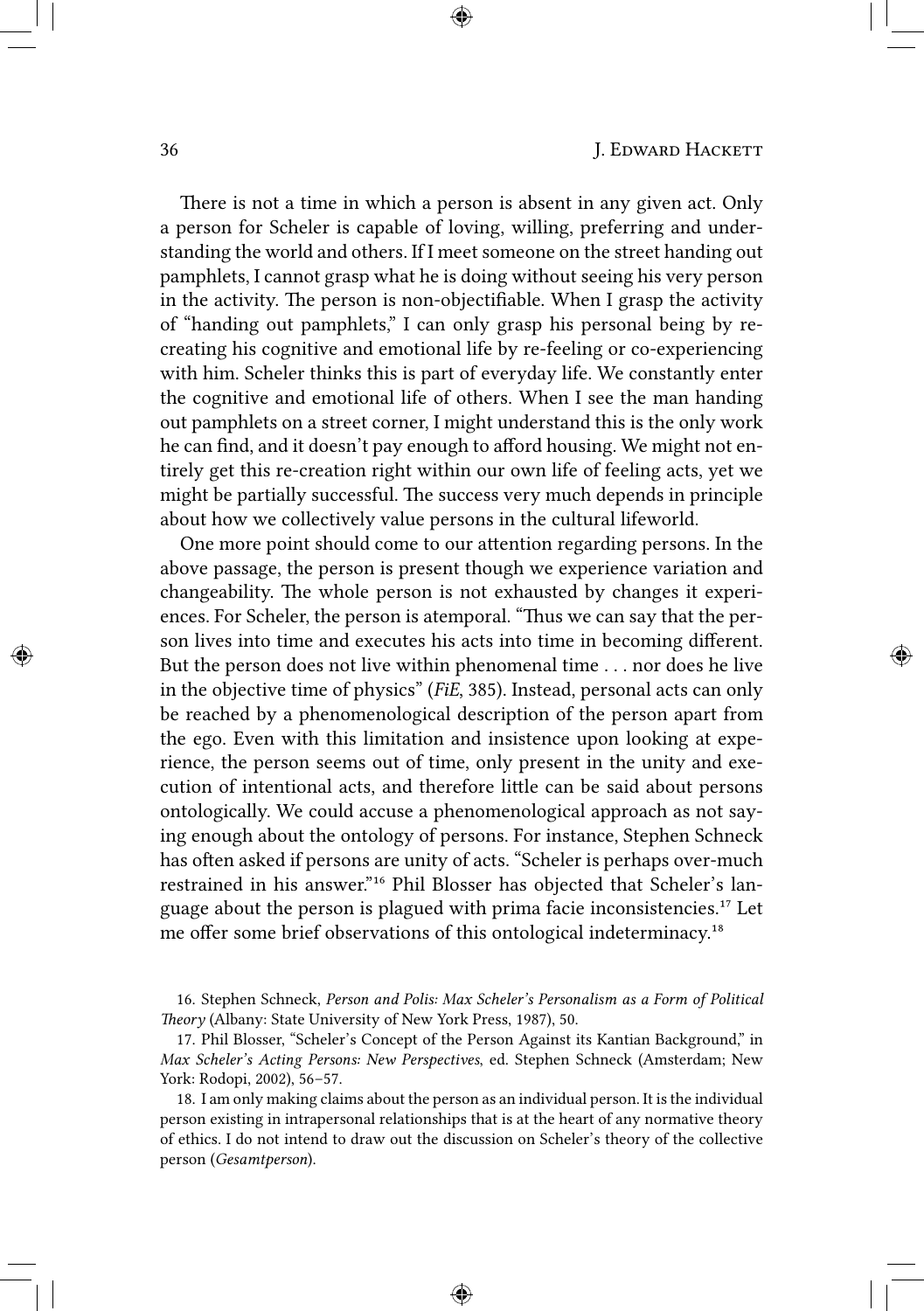The person forms a central concept of the *Formalism*. The subtitle of the *Formalism* reads "a new attempt toward the foundation of an ethical personalism," and while this focus is undoubtedly central to his efforts the sixth chapter "Formalism and the Person," he does not clarify this central concept of persons very well, even though it is the one mostly devoted to it. Alongside values, the person's atemporal persistence and inexhaustible nature seem like a hypostatization, and yet we do not have that much text to conclude even that interpretation. The atemporal inexhaustibility likely removes it from full phenomenological attention, though at the same time phenomenological description of act life is the only way to establish the person's givenness as a unity of sense. Therefore, the concept of the person is given phenomenologically in the act, but the overwhelming fullness of its initial givenness delimits a full articulation of its ontological nature. The person is a unity of sense, and this unity of sense pours out of every intentional act. Phenomenology can only determine the manner in which this unity of sense is given in experience.

To fully understand the significance of Scheler's ontological indeterminacy of persons we must transition to acts.

Acts are inherently intentional in Scheler. They differ from psychic functions. In his words, "[Functions] never belong to the sphere of the person" (*FiE*, 388). Functions just happen to us as a matter of life. Functions are generated as reactions since "they happen by themselves" (*FiE*, 388). Examples of functions are: seeing, hearing, tasting, etc. These functions are objectifiable since they originate in life, and thus they are part of life's causal order. To illustrate the concept of psychic functions think about any time one listens to several noises in the background of one's apartment. Several noises can be "on" simultaneously, and one can listen to many things and not even know what it is exactly one is listening to. Only by listening specifically and acknowledging the object of one's attention in listening can one know what one is hearing. In other words, the attention functionalizes the sound into an object in the presence of the sound. As such, functions can become objectifiable whereas acts are fundamentally different.

Acts, on the other hand, issue forth from spirit, and this is clearly the reason Scheler suggests the constant non-objectifiability of persons and of acts, and why the person is excessively given in the act. The person interjects acts into time, and this arises in the performative aspect of the intentional act. Importantly, Scheler's non-objectifiability does not mean "ego" either. The ego arises, according to Scheler, only when we describe the act of inner perception. An inner perception is a perception of the in-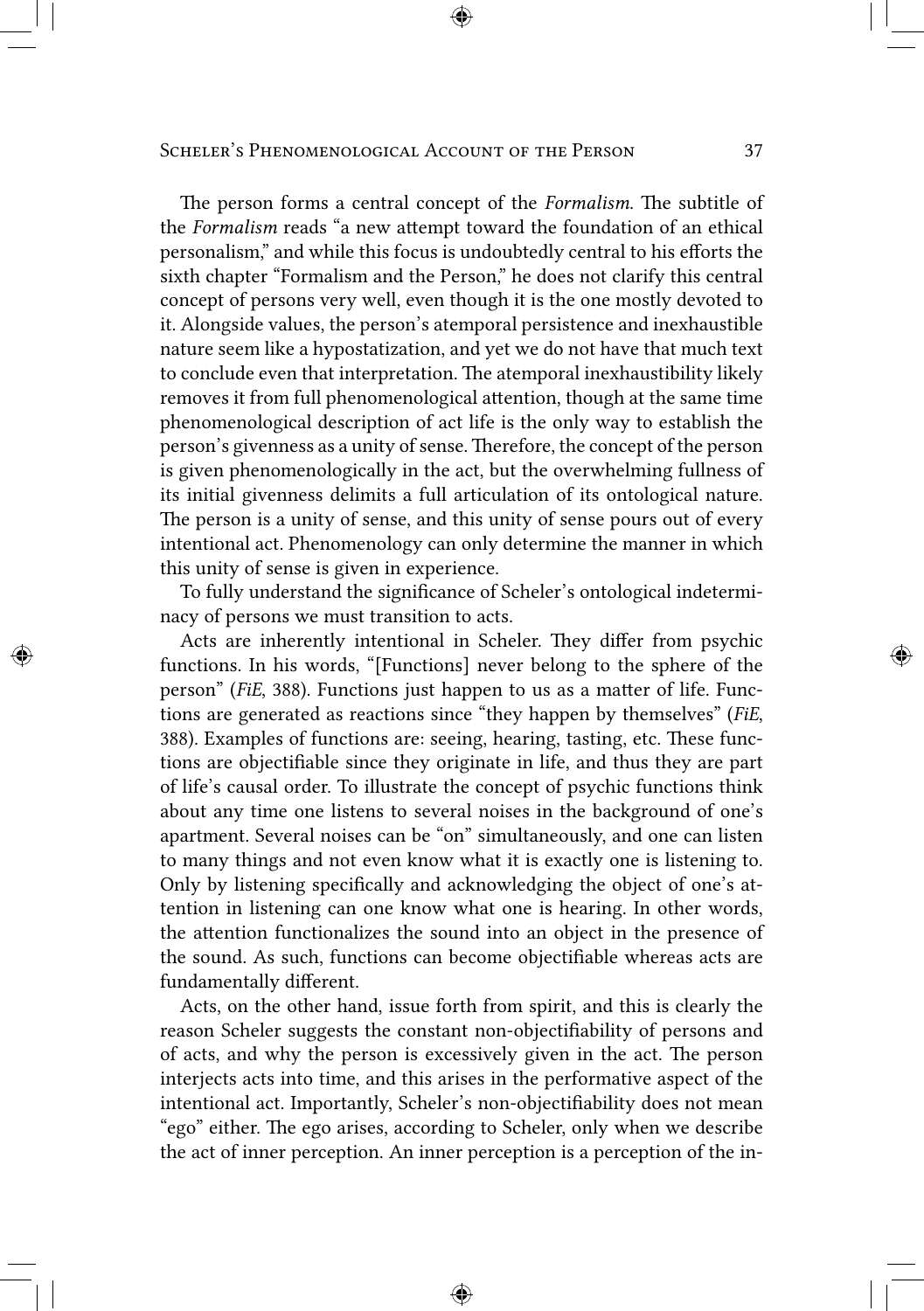ner life of consciousness, and like Sartre in the *Transcendence of the Ego*, it is only within specific concrete attention to that inner perception that an ego appears to us. Thus, we should not confuse person and acts with anything like a transcendental ego, soul-substance, or monad. In addition, the person cannot be reduced to any particular ontic entity, and moreover, it cannot be reduced to any one particular state, function, disposition or to any psychological or biological nature. To reduce a person's givenness to any biological or psychological category is to lose phenomenological perspective altogether,<sup>19</sup> and we would lose the person's distinctly spiritual mode of givenness. This mode of givenness is at the cultural and phenomenological level in which the person experiences the whatness given in intentional acts—in other words, where the "spiritual seeing" of the phenomenological analysis is efficacious and where the acting-center of the person realizes those acts-into-action can be seen. According to Scheler, the phenomenological analysis may take place at all levels of being, from the being of the sensible all the way into the vital sphere and lived body, but Scheler reserves a place for examining the act-classes of spirit. These, he reminds, are "distinguished from the sensible sphere" and exhibit an "independent lawfulness" from the "activity of sensations" (*FiE*, 65). At this level of analysis, the person comes into view as being that transcends the lower animality of lower feeling and values.

Scheler's phenomenological attention to values focuses on how values are given to us in a unique mode of intuitive apprehension in feeling acts. This givenness pertains to the act essences revealed in feeling. As such, the acts while spontaneous and issuing forth from spirit must not be confused with anything other than themselves. Their unique mode of givenness demonstrates a lawfulness far different than other typical modes of consciousness like reason. For most of the 20<sup>th</sup> century, many analytic philosophers construed the most basic form of experience from an epistemically-situated subject, or as reason itself. However, this is not the case in Scheler's thought.

[T]here is a type of experiencing whose "objects" are completely inaccessible to reason; reason is as blind to them as ears and hearing are blind to colors. It is a kind of experience that leads us to *genuinely* objective objects and the eternal order among them, i.e., to *values* and the order of ranks among

19. In so doing, one would similarly interpret the radical uniqueness of the person to what Lévinas calls the reduction of the other to sameness. See his *Totality and Infinity: An Essay on Exteriority*, trans. Alphonso Lingis (Pittsburgh: Duquesne University Press, 1961), 127: "To reduce a reality to its content thought is to reduce it to the same."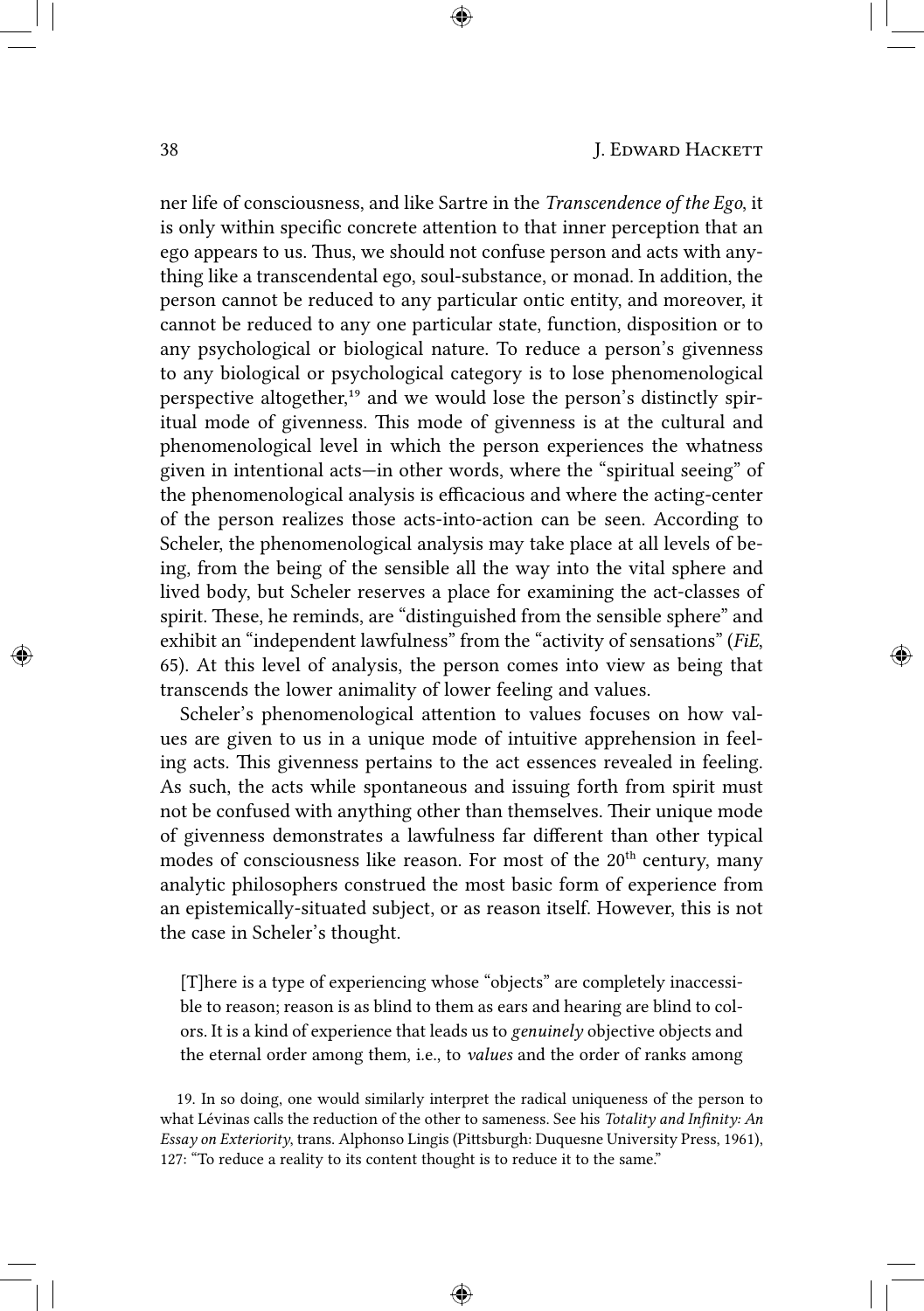them. And the order and laws contained in this experience are as exact and evident as those of logic and mathematics; that is, there are evident interconnections and oppositions among values and value-attitudes and among the acts of preferring, etc., which are built on them. (*FiE*, 255)

The acts of intentional life are rooted in emotional life, and they are the object of phenomenological analysis.

By emphasizing the primordiality of emotional structures constituting human life and that reason is subordinate to them (i.e. its "blindness"), Scheler is simultaneously arguing no principle or rule of reason can convince a person to value an object or way of acting. There is no argument why I should love holiness, life, or beauty in an artwork; instead the personal act-sphere picks up on how various phenomena are given to us. The artwork is *given as* beautiful, and reason is blind to the given order revealed in the act-center of the person. Put another way, the blindness of reason to values is the impotence of reason itself and one central strain against the Kantian to which much of the *Formalism* is directed. The acts of preferring, choosing, willing, loving and hating are therefore the primary sphere of how it is we experience life-in-spirit, and values can emerge as revealed in the act-center of spirit. In this way, the person is what Scheler calls the "bearer of value." The acts have a lawfulness demonstrated phenomenologically, and internal to themselves the acts lead to their own type of knowledge of value-contents, received through *insight* of values apart from any other type of knowing achieved through reason. In fact, Scheler even describes the "coming of age" of a moral person as one who can differentiate one's own acts are from those not that of another. It is only the ability to understand intuitively that the acts of intentional life represent their own lawfulness within my experience that allows one entrance into moral life (*FiE*, 478-479).<sup>20</sup>

By contrast, one who is incapable of distinguishing one's acts from the acts of others is incapable of moral life. Scheler describes a young adolescent who cannot discern and perceive the value content inside his own acts as the effect of contagion, cooperation, and tradition. Therefore, it is not only important that we recognize that Scheler's phenomenology of value rests on discerning the eidetic structure of acts in emotional life, but that a level of maturity parallels the insight that being a person requires

<sup>20.</sup> In addition, just as I said pertaining to the collective person, I do not focus on what Scheler calls "social acts." These are acts that require the presence of the other against what Scheler observes as singularizing acts that are ways the self relates to itself in an interconnection.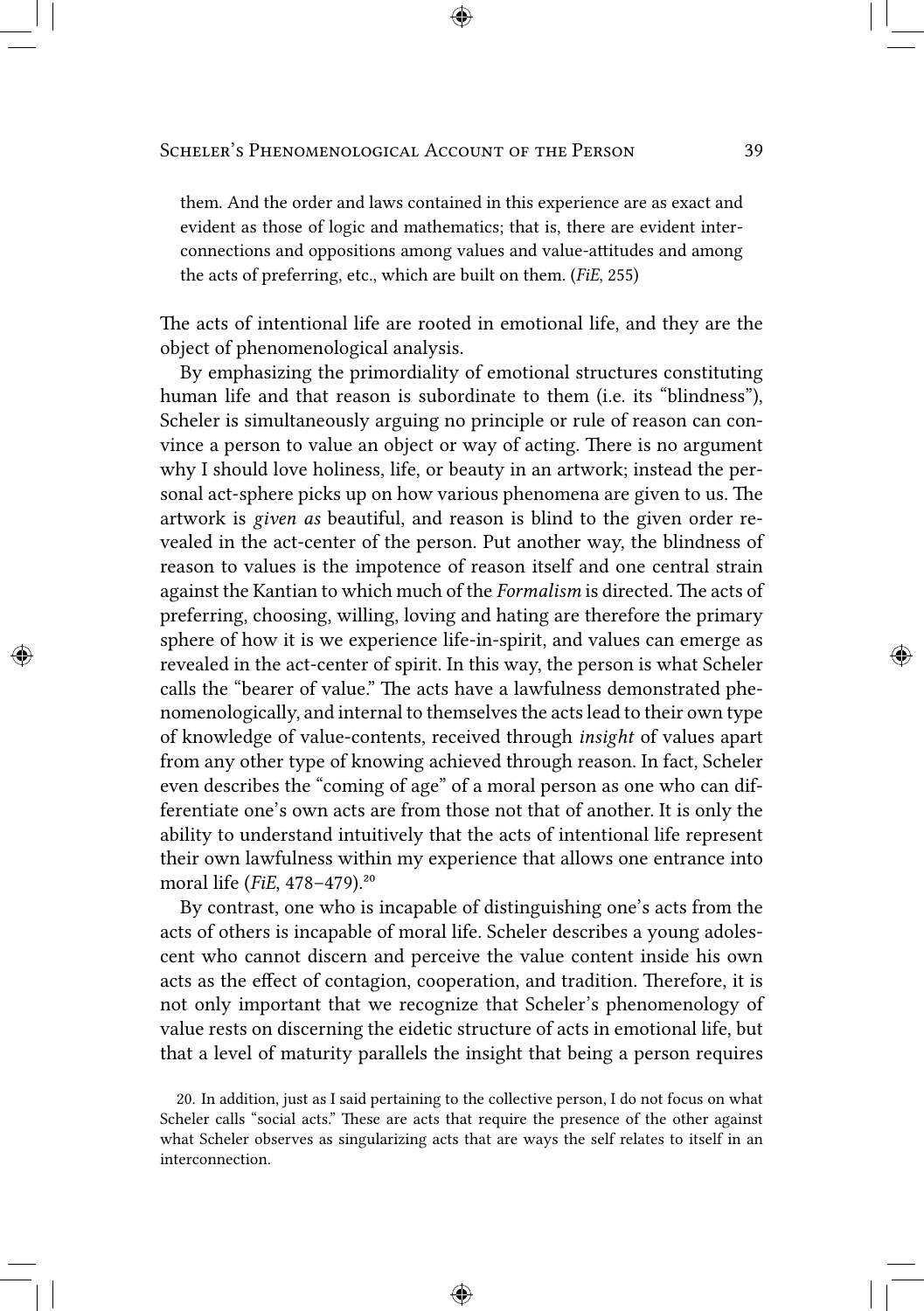us to be open to the very structure of acts discerned in emotional life and the value-correlates of those acts.

Ontological indeterminacy remains a problem for persons and acts in Scheler's thought. This problem persists insofar as the concepts remain in a phenomenological register. Phenomenological description is never aware of the ontology of what is given, but only pays attention to the modes of what is given. The difficulty of phenomenology is, then, how long a sustaining gaze can be fixed on the modes of givenness without transitioning to the inevitable curiosity the modes of givenness invite for ontological speculation. Several commentators have offered Scheler's later metaphysics is at odds with his earlier efforts of describing the person in the *Formalism*. For instance, Eugene Kelly's emphatically put it best. Scheler's speculative metaphysics is "an unfulfilled promise, a noble ruin, a ruined torso of speculative metaphysics."<sup>21</sup> While I will not speak to the later metaphysics here, the negative inclination of phenomenology to offer us categories for ontological and metaphysical speculation is a danger I acknowledge and one worth embracing despite the tendency of phenomenology collapsing into ontology. Phenomenology creates a space where the inviolability of the person can be shown due to the person's spiritual givenness. The inviolability of sprit is due to the person's givenness. The person cannot be contained by any ontic description due to its overwhelming and excessive givenness, and even then phenomenology can barely do justice to the fullness of the person. The person's inability to be modeled and explained is because the person is that which brings meaning and value into being. Knowledge, values, and the meaning of human life all emanate from persons realizing them into being. Phenomenology is the only discipline to have picked up on this dimension and transcendental condition of the acting person that is necessary for a world so readily given to the objectification of the person, and it offers us the best chance to recognize why persons should never be objectified.²²

<sup>21.</sup> Eugene Kelly, *Structure and Diversity: Studies in the Phenomenological Philosophy of Max Scheler* (Dordrecht: Kluwer, 1997), 196.

<sup>22.</sup> I want to thank Eric Mohr for his detailed comments on an earlier draft of this paper.